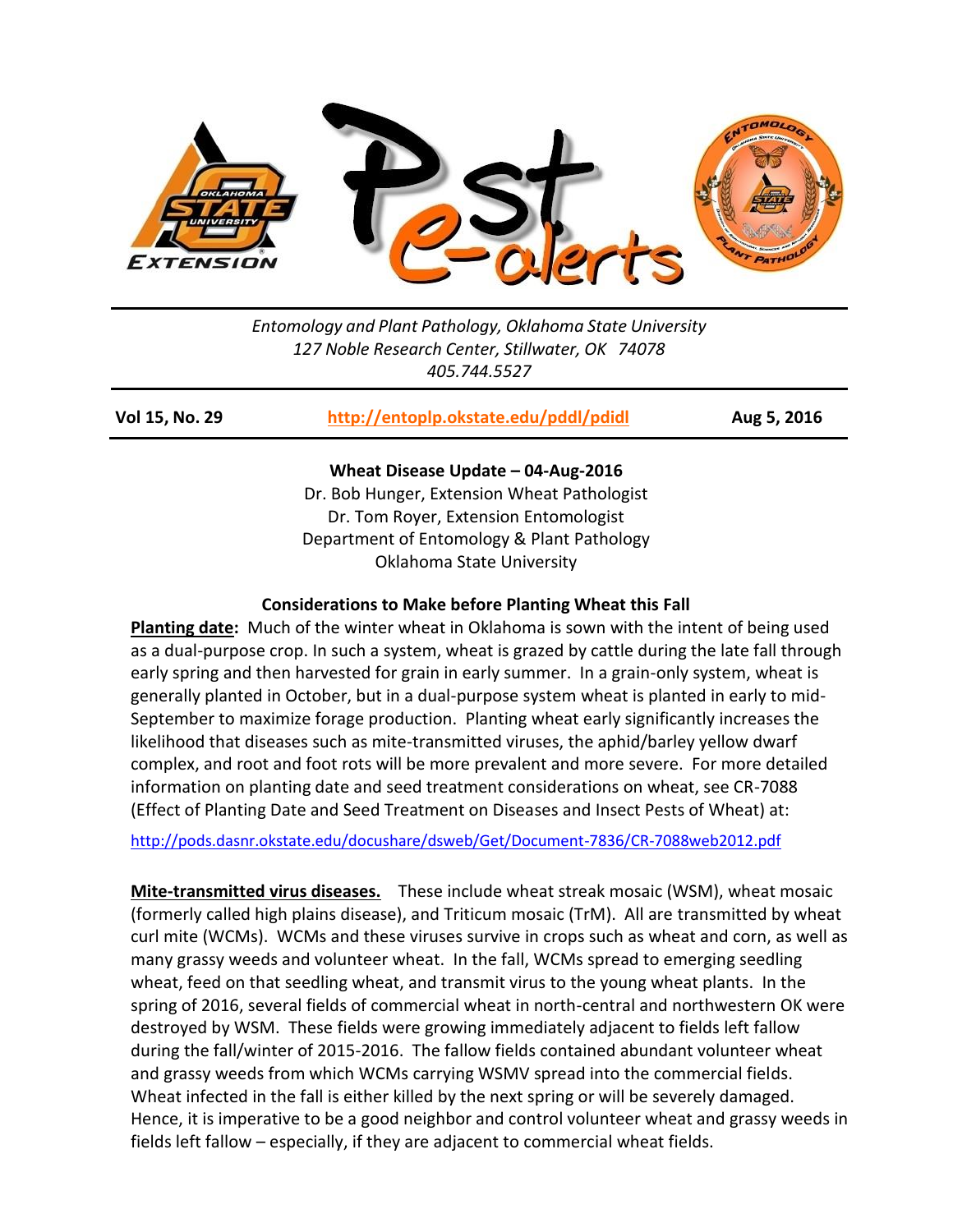A commercial wheat field showing severe symptoms of wheat streak mosaic (left). The commercial field was infested during the fall and winter with wheat curl mites carrying the virus from volunteer wheat and grassy weeds that were not controlled in the fallow field. On the right are typical foliar symptoms of WSM.



Seed treatments are not effective in controlling these mite-transmitted virus diseases. However, planting later in the fall (after October 1 in northern OK and after October 15 in southern OK) and controlling volunteer wheat are two practices that provide some control. It is extremely critical that volunteer wheat is completely dead for at least two weeks prior to emergence of seedling wheat because WCMs have a life span of 7-10 days. Thus, destroying volunteer wheat at least two weeks prior to emergence of seedling wheat will greatly reduce mite numbers in the fall. In addition to these cultural controls, two winter wheat varieties (RonL from Kansas and Mace from Nebraska) have resistance to WSM; however, their adaptation to production is limited to northwestern Oklahoma. For more information on mite-transmitted virus diseases, see OSU Fact Sheet 7328 (Wheat Streak Mosaic, High Plains Disease and Triticum Mosaic: Three Virus Diseases of Wheat in Oklahoma) at: <http://pods.dasnr.okstate.edu/docushare/dsweb/Get/Document-8987/EPP-7328.pdf>

**Aphid/barley yellow dwarf (BYD) complex:** Viruses that cause BYD are transmitted by many cereal-feeding aphids. BYD infections that occur in the fall are the most severe because virus has a longer time to damage plants as compared to infections that occur in the spring. Several steps can be taken to help manage BYD. First, a later planting date (after October 1 in northern Oklahoma and after October 15 in southern Oklahoma) helps reduce the opportunity for fall infection. Second, some wheat varieties (e.g., Duster, Endurance, Gallagher, Iba, Doublestop CL+, Bentley, Everest, Winterhawk, Redhawk) tolerate BYD better than other varieties; however, be aware that no wheat variety has a high level of resistance to the aphid/BYD complex. Third, control aphids that transmit the viruses that cause BYD. This can be done by applying contact insecticides to kill aphids, or by treating seed before planting with a systemic insecticide. Unfortunately, by the time contact insecticides are applied, aphids frequently have already transmitted the virus(es) that cause BYD. Systemic seed-treatment insecticides including Gaucho (imidacloprid) and Cruiser (thiamethoxam) can control aphids during the fall after planting. This may be particularly beneficial if wheat is planted early to obtain forage. Be sure to thoroughly read the label before applying any chemical.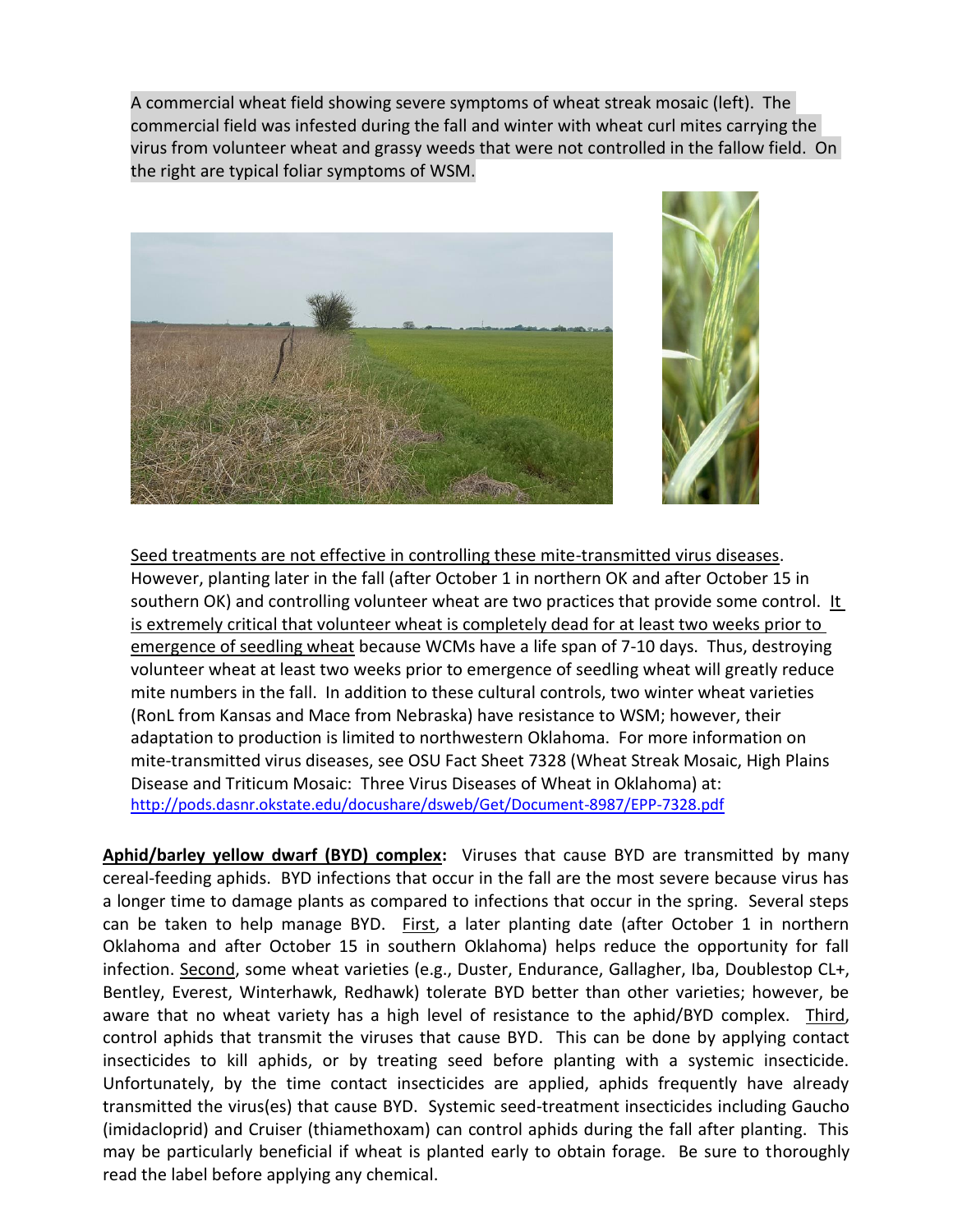Spot in field (left) of barley yellow dwarf (BYD) as would be seen in March or April. Many types of aphids (for example, greenbug; right) transmit the viruses that cause BYD.



**Hessian fly:** Hessian fly infestations occur in the fall and spring. Fall infestations arise from oversummering pupae that emerge when climate conditions become favorable.



Adult Hessian fly (left) and larvae and pupae of the Hessian fly (right)



Delayed planting (after October 1 in northern Oklahoma, and after October 15 in southern Oklahoma) can help reduce the threat of Hessian fly, but a specific "fly free date" does not exist for most of Oklahoma as it does in Kansas and more northern wheat-growing states. This is because smaller, supplementary broods of adult flies emerge throughout the fall and winter. Some wheat varieties are either resistant (e.g. Duster, Gallagher, SY-Southwind, LCS Wizard, Winterhawk) or partially resistant (e.g. Everest, Iba, Jackpot, PostRock, Ruby Lee, SY-Gold, T-153, Tam 304, WB-Stout) to Hessian fly infestations. Hessian fly infestations can be reduced somewhat by destroying volunteer wheat in and around the field at least two weeks prior to emergence of seedling wheat. Seed treatments that contain imidacloprid or thiamethoxam will also help reduce fly fall infestations, especially if combined with delayed planting and volunteer destruction. For more information on Hessian fly, see OSU Fact Sheet: EPP-7086 (Hessian fly Management in Oklahoma Winter Wheat) at:

<http://pods.dasnr.okstate.edu/docushare/dsweb/Get/Document-6189/EPP-7086web2015.pdf>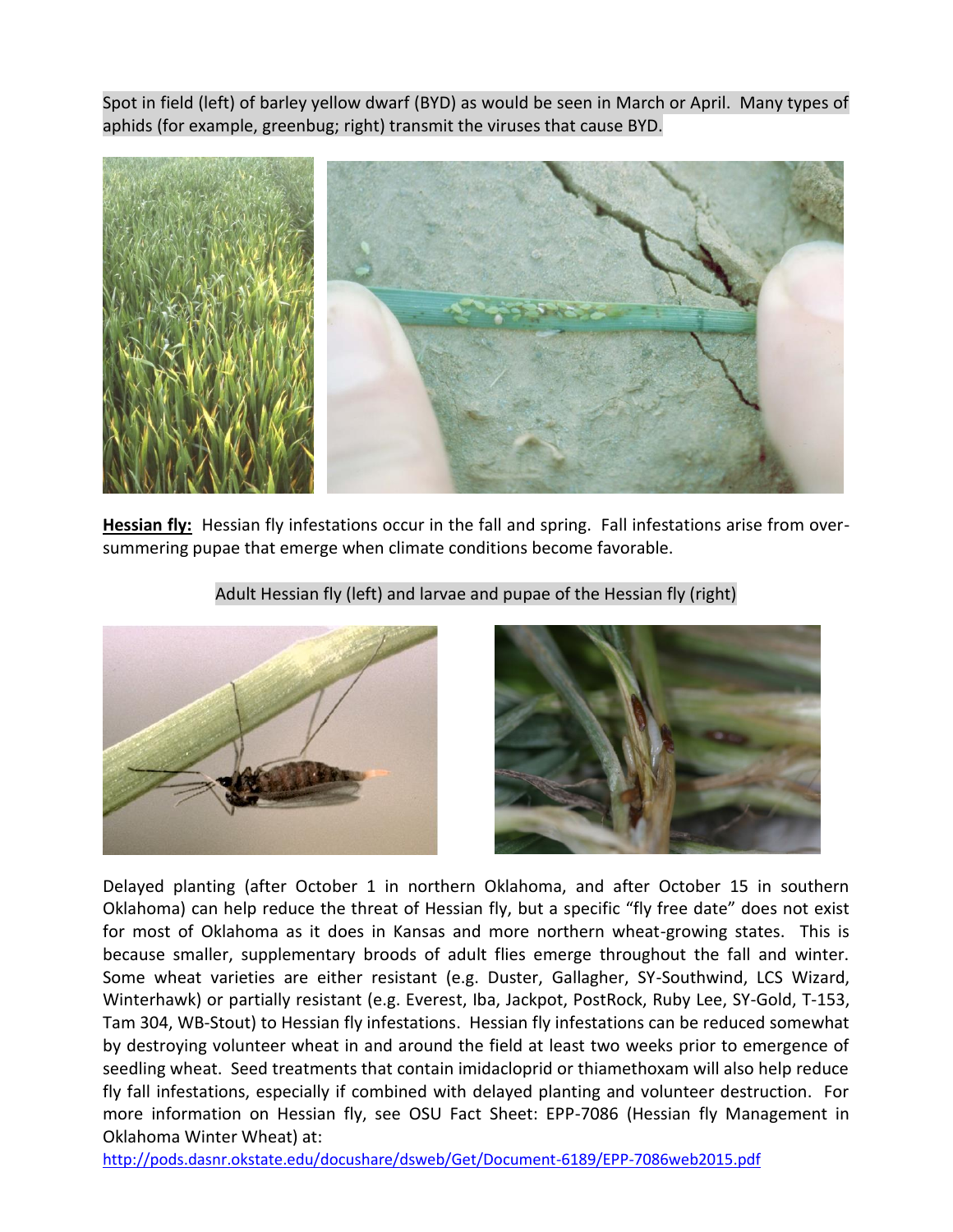**Root and foot rots:** These include several diseases caused by fungi such as dryland (Fusarium) root rot, Rhizoctonia root rot (sharp eyespot), common root rot, take-all, and eyespot (strawbreaker). Be aware that in the late spring of 2016, several samples of wheat were received that were diagnosed as being affected by take all and other root rots. This could indicate a greater incidence of wheat root rots in 2017, but the incidence and severity of root rots is highly dependent on weather conditions so it is impossible to predict their incidence and severity this early.

Controlling root and foot rots is difficult. There are no resistant varieties, and although fungicide seed treatments with activity toward the root and foot rots are available, their activity usually involves early-season control or suppression rather than control at a consistently high level throughout the season. Often, there also are different "levels" of activity related to different treatment rates, so again, CAREFULLY read the label of any seed treatment to be sure activity against the diseases and/or insects of concern are indicated, and be certain that the seed treatment(s) is being used at the rate indicated on the label for activity against those diseases and/or insects. Later planting (after October 1 in northern Oklahoma and after October 15 in southern Oklahoma) also can help reduce the incidence and severity of root rots, but planting later will not entirely eliminate the presence or effects of root rots. If you have a field with a history of severe root rot, consider planting that field as late as possible or plan to use it in a "graze-out" fashion if that is consistent with your overall plan. For some root rots, there are specific factors that contribute to disease incidence and severity. For example, a high soil pH (>6.5) greatly favors disease development of the root rot called take-all.

OSU soil test recommendations factor in this phenomenon by reducing lime recommendations when continuous wheat is the intended crop. Another practice that can help limit take-all and some of the other root rots is the elimination of residue. However, elimination of residue by tillage or burning does not seem to affect the incidence or severity of eyespot (strawbreaker).

White heads indicative of root rot (left); darkened roots (right) indicative of root rot (in this case, take all).